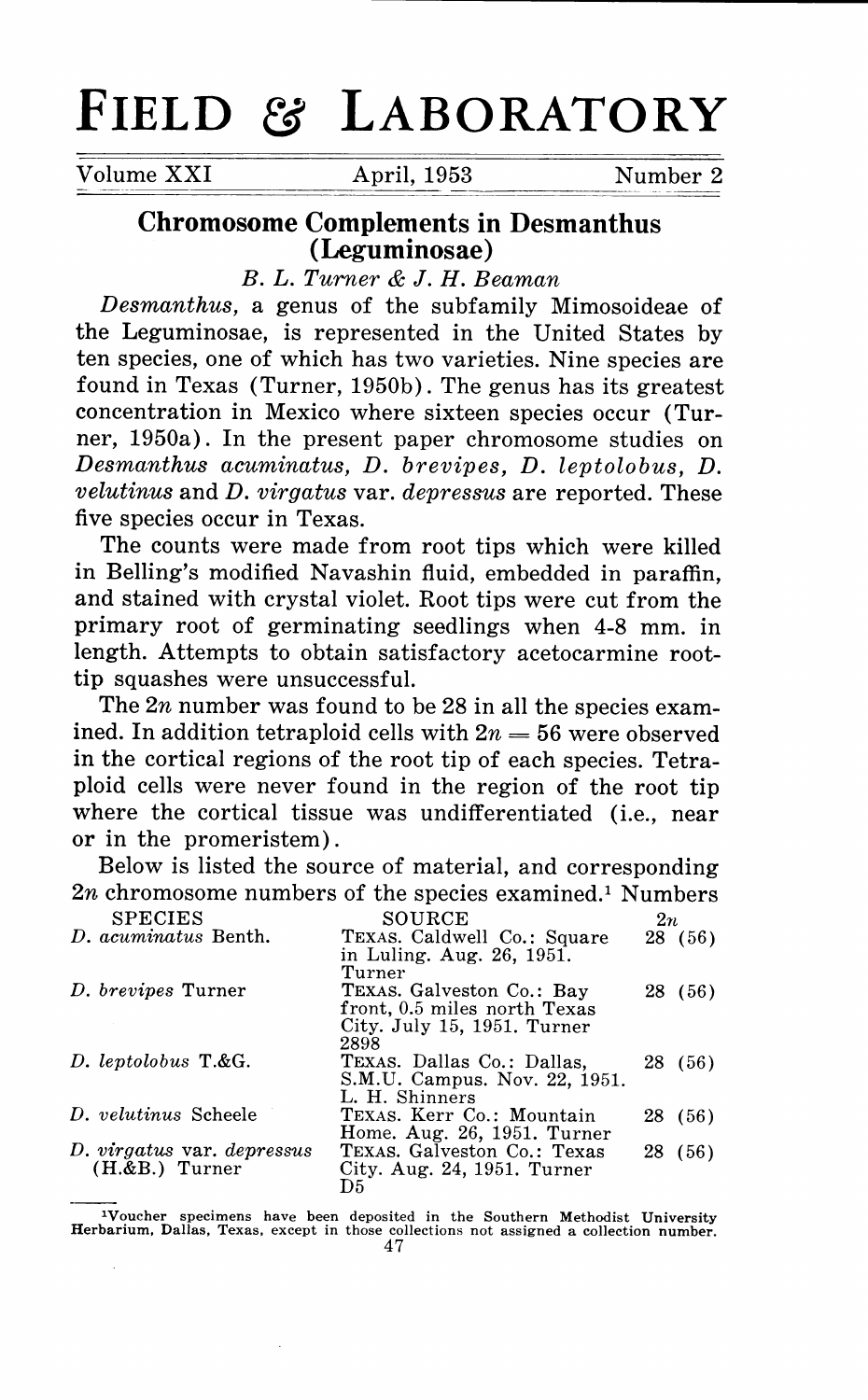in parentheses indicate the presence of tetraploid cells.

Somatic polyploidy has been reported for the Mimosoideae by other workers: Ghimpu (1929) ; Tjio 1948) ; Berger & Witkus (1950). Tetraploid cells may be found with ease among the large cells of the cortex, though they are fewer in number than the diploid cells of the same region. Indeed, Berger & Witkus reported a maximum number of 200 tetra<sup>p</sup>loid meta phase plates in a root tip from *Albizzia julibrissin*  (Mimosoideae).

The chromosome number for this genus has not been reported previously. The number  $2n = 28$  has been reported once before in the tribe Eumimoseae of which *Desmanthus* 



FIGURES. Camera Lucida Drawings of the Somatic Chromosomes in *Desmanthus.* 1. *D. acuminatus.* 1a. Tetraploid metaphase plate from same root tip as (1). 2. *D. brevipes.* 3. *D. leptolobus.* 4. *D. velutinus.* 5. *D. virgatus* var. *depressus.* ( X 3400.)

is a member. This number was found by Covas & Schnack (1946) in *Mimosa ephedroides.* The base number for the genus *Mimosa* (based on *M. pudica)* 2 has been listed by Darlington and Janaki-Ammal (1945) as  $x = 12$ , but Covas & Schnack (1947) have reported *M. bimucronata* with  $2n = 26$ , and Tjio has reported *M. biuncifera* with  $2n = 52$ , and *M. invisa* with  $2n = 26$ .

Besides *Desmanthus* and *Mimosa* the tribe Eumimoseae contains two additional genera, *Leucaena* and *Schrankia.*  Atchison (1949) reports  $2n = 16$  for *Schrankia angustata*. Turner (unpubl.) has found the number  $2n = 24$  in *S. occidentalis.* From these the base chromosome number of  $x = 8$ may be inferred. Tjio has reported *Leucaena glauca* with  $2n = 104.$ 

<sup>&</sup>lt;sup>T</sup>he count was first reported by Kawakami (1930). Witkus & Berger (1947) like-<br>wise reported 2n = 48. Tjio (1948) reported 2n = 52 for this species.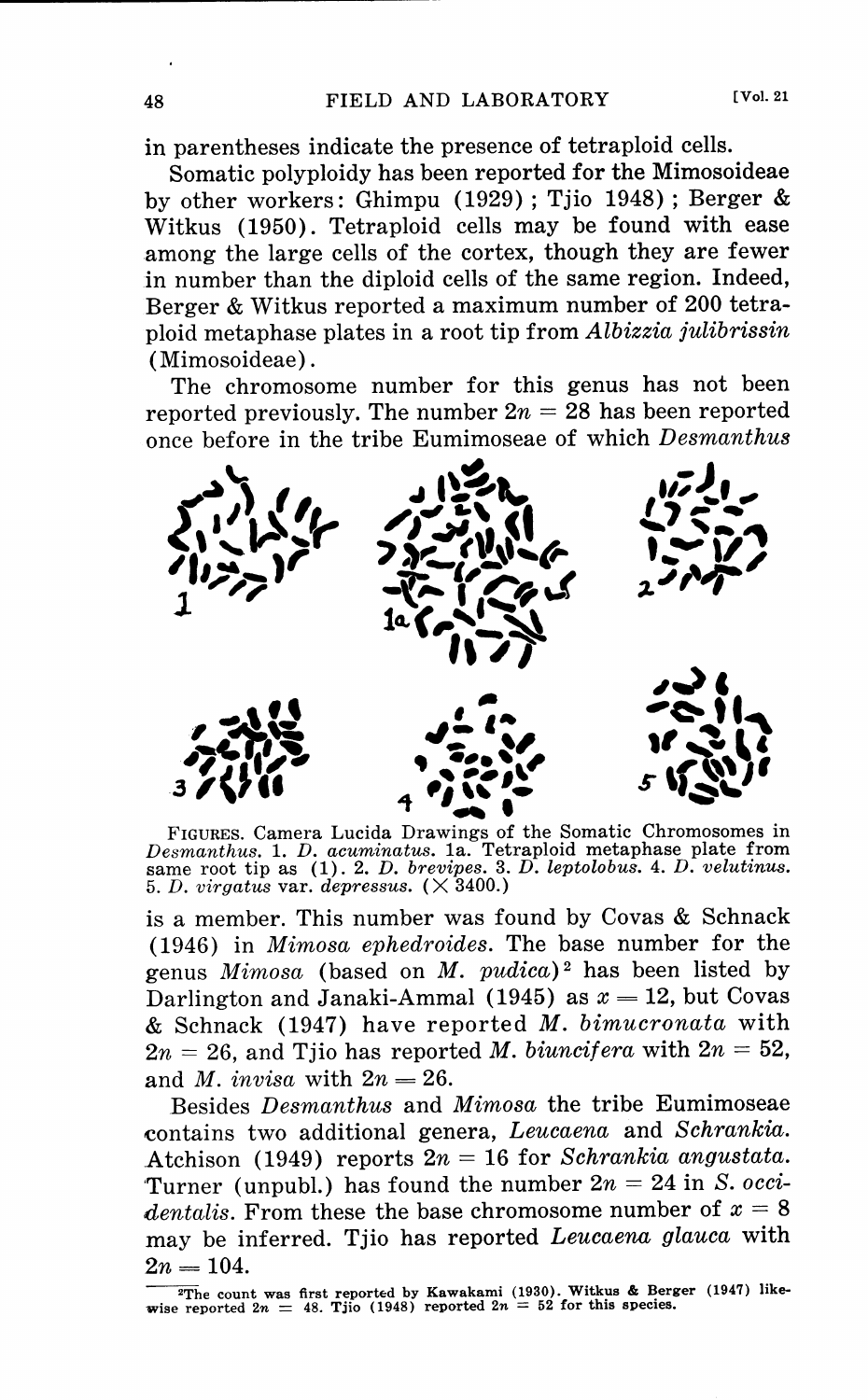In summary the following counts have been reported for the genera composing the Eumimosae:

| Desmanthus         | $2n=28$                               | $(5$ species)                  |
|--------------------|---------------------------------------|--------------------------------|
| Leucaena<br>Mimosa | $2n = 104$<br>$2n = 26, 28, 52 (48?)$ | $(1$ species)<br>$(5$ species) |
| Schrankia          | $2n = 16, 24$                         | $(2$ species)                  |

Except for *Desmanthus* and the one species of *Mimosa*  the number  $2n = 28$  has been found in the Mimosoideae only in the tribe Adenanthereae which is separated from the Eumimoseae on the basis of a single technical character. The Adenanthereae have a small stipitate gland on the anthers. This gland is lacking in the Eumimoseae. Species of the following genera of the tribe Adenanthereae have been counted :

| Prosopis <sup>3</sup> |                                     |         | $(8 \text{ species } 2n = 28, 56 \text{ (Castronova, } 1945;$<br>Covas & Schnack,<br>1947: Schnack $\&$<br>Covas, 1947; Atchi-<br>son. $1951$ ) |
|-----------------------|-------------------------------------|---------|-------------------------------------------------------------------------------------------------------------------------------------------------|
| Dichrostachys         | $(1$ species)                       | $2n=28$ | (Atchison, 1951)                                                                                                                                |
| Neptunia              | (2 species, $2n = 28$<br>1 variety) |         | (Turner & Bea-<br>man, unpubl.)                                                                                                                 |

*Desmanthus,* morphologically, is close to *Dichrostachys,*  though the two are conventionally placed in different tribes. Many of the species now assigned to *Dichrostachys* were originally described as members of *Desmanthus* (De Candolle, 1825). *Dichrostachys* has a center of distribution in southern Africa and the neighboring island of Madagascar. Taubert in Engler & Prantl (1894) lists one species of *Desmanthus* as occurring in Madagascar. It is apparently a species of *Dichrostachys* which lacks the gland on its anthers.

It seems possible that the closest relationship of *Desmanthus* is with *Dichrostachys* and genera within the Adenanthereae rather than to members of the Eumimoseae. **The**  authors believe that the chromosome number,  $2n = 28$ , for five species of *Demanthus* lends support to this view, though it is realized that the evidence is inconclusive. Additional counts in the large genus *Mimosa* will do much to clarify the problem.

The writers gratefully acknowledge the assistance of Dr. Marion Ownbey in the preparation of this manuscript.

<sup>•</sup>Ramanathan (1950) has listed 2n = 26 for *P.* glanduloaa (included in *P. ckilenBia*  (Mo!.) Stuntz *emend.,* Burkart, 1940), but Covas & Schnack found *P. ckuensis* to have 2n = 28.